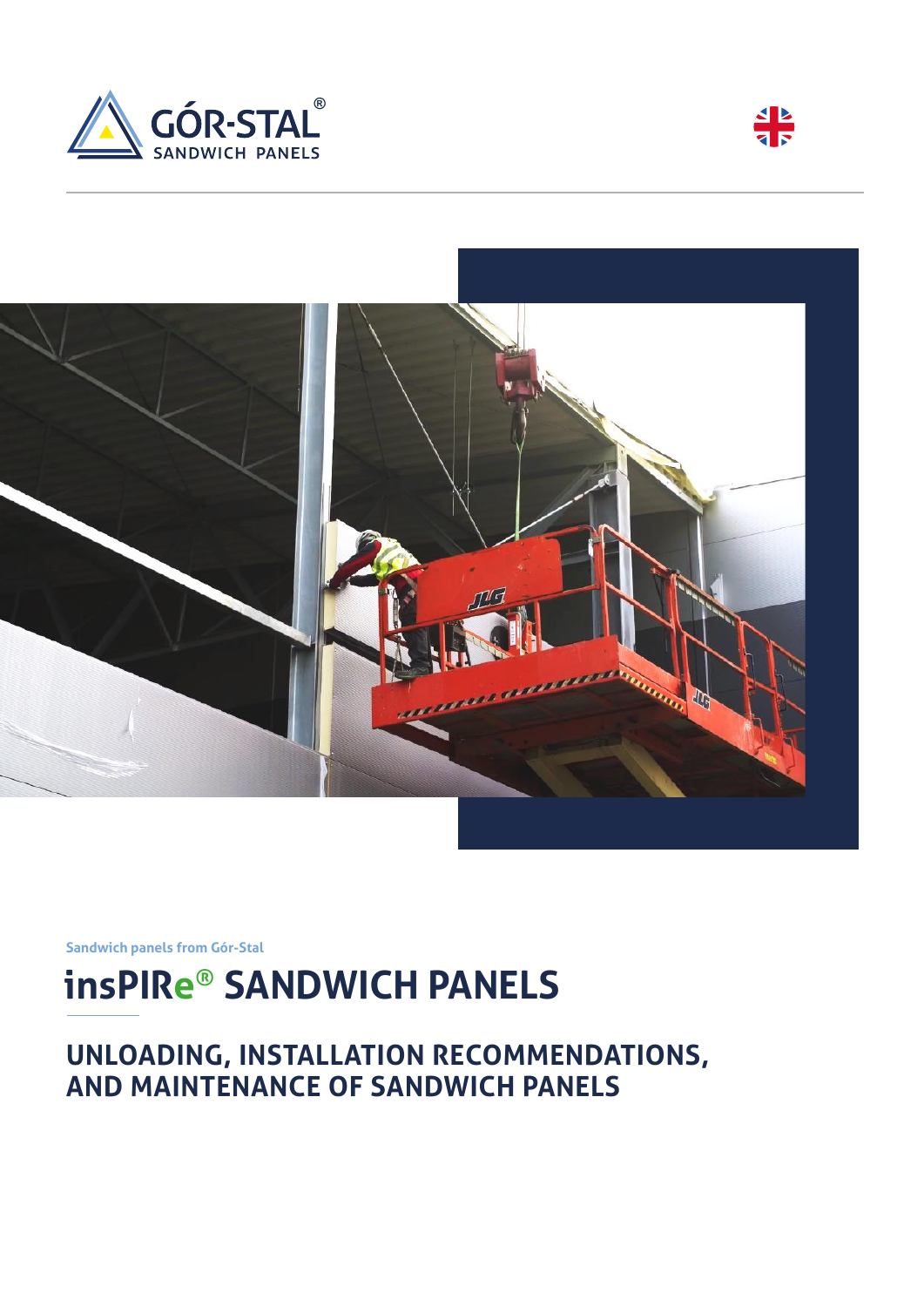www.gor-stal.pl 01



## **UNLOADING OF SANDWICH PANELS**



**insPIRe® sandwich panels**

Carefully inspect the condition of each sandwich panel package before unloading, and note any damage on the bill of lading.

The bottom panel in the stack is protected by styrofoam, but to avoid crushing, the load forks of the forklift should be wide. The support distance from the edge of the stack should not exceed 3 linear metres. To avoid damage to the panels, the forklift carriage must be secured before unloading.

The panels can be unloaded using a crane, forklift or, in case of shorter boards, manually. The spacing of support points during unloading must not exceed half the length of the panel.

Panels up to 8 meters long can be unloaded with a forklift. Panels 8-16 meters long should be unloaded with a crane with a beam sling. When unloading by crane with linear slings, wooden spacers 1.3 m long should be used at the top of the stack to prevent crushing of the panels. The length of the sling's strut must enable the hooking of a stack of panels at a spacing of 3m.

Steel ropes or chains may not be used. Manoeuvres should be done carefully so as not to damage the panels of the stack being moved or the other stacks. The packages should be placed on a flat (each Styrofoam pad must be firmly supported) and dry surface to avoid tipping, bending or wetting the panels.

Immediately upon receipt, check the completeness of the shipment and verify that the stacks are intact. Each stack has a label with a statement of performance and a description of the contents. Any deficiencies or damage must be noted on the waybill and photographic documentation taken.

When moving boards to the construction site, keep in mind the limitations of the maximum weight per person. Avoid sliding the panels over each other or leaning them on their edges as there is a danger of damaging them. To avoid scratching, lift the panel first.

If you have any questions, please contact the Gór-Stal technical department. We also invite you to visit our website: www.gór-stal.pl where you can find catalogues, details and other necessary information in the section for designers.

**Notice:**

Roofing sandwich panels are packed in alternate packages. Every second panel is turned face down.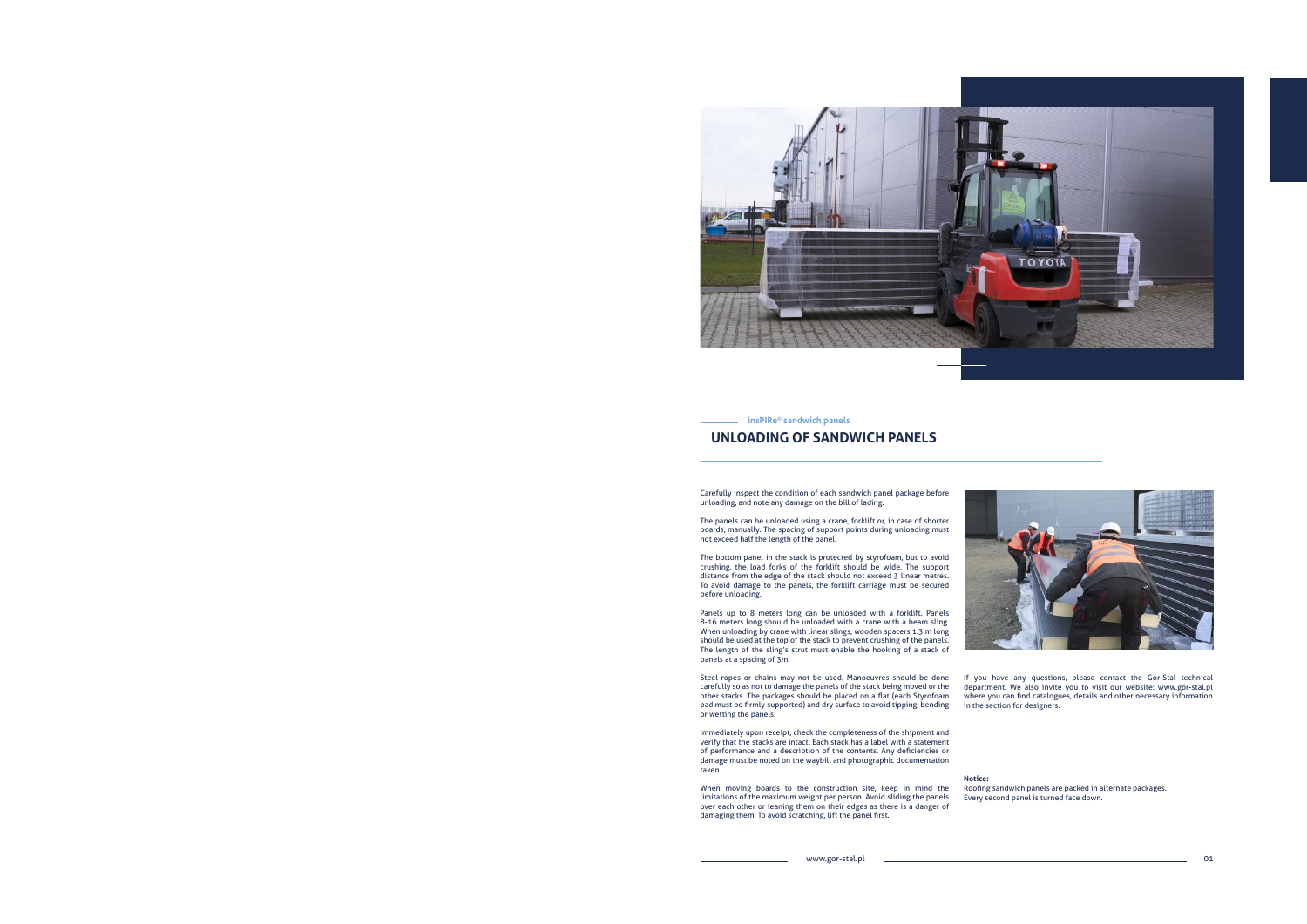02 www.gor-stal.pl www.gor-stal.pl 03









We recommend using specialized equipment to install the panels at height. Such machines work on the principle of vacuum suction cups and are a guarantee for fast and safe installation. They should be used in accordance with the accompanying instructions for use.

#### a Ø 5 mm hole in the columns beforehand.

The protective film of the panels shall be removed immediately upon completion of the work. Leaving the film exposed to the sun can cause difficulties when peeling it off later. The film must be removed no later than 60 days from the date of manufacture. If the protective film removal deadline is exceeded, claims related to the film and its removal will be denied. The recommended film stripping temperature should be no lower than 5 °C.

If it is necessary to cut panels or cut holes during the work, this should be done using band saws, circular saws or fine-toothed metal cutters. The use of angle grinders with friction discs is prohibited. When cutting the use of angle grinders with metion dises is promoted. When eduling<br>the panels, special care must be taken to ensure that the filings do not damage other panels.

All details of wall panel connections with the roof and the sill, corners and finishing of window and door joinery openings should be made according to the detailed design, and if there is no such design, according to the guidelines from the Gór-Stal technical catalogue. Flashings shall be attached to the panels with rivets or screws.

In case of problems with joining the panel locks during the assembly stage, we recommend using spray silicone. This will make it easier for the lock to connect properly.

Maintenance and storage guidelines for sandwich panels also apply to flashings supplied with sandwich panels.

If you have any questions, please contact the Gór-Stal technical department. We also invite you to visit our website: www.gór-stal.pl where you can find catalogues, details and other necessary information in the section for designers.



### **INSTALLATION OF SANDWICH PANELS**



#### **insPIRe ® sandwich panels**

Sandwich panels are a commonly used building material for lightweight cladding of industrial halls, warehouses, production halls, pavilions and commercial buildings, office buildings, administrative buildings, freezers, cold stores. They are packed in stacks and protected with foil and polystyrene pads.

At the factory, the goods are loaded and secured so that they arrive intact. Place the packages on as flat and dry a surface as possible to avoid tipping, bending or wetting the panels. Immediately upon receipt, check the completeness of the shipment and verify that the stacks are intact. Each stack has a label with a statement of performance and a description of the contents. Any deficiencies or damage must be noted on the waybill and photographic documentation taken and reported to the supplier. Avoid sliding the panels over each other or leaning them on their edges as there is a danger of damaging them.

Installation of the lightweight cladding can be done in almost any weather conditions. Indications for stopping work may include high winds or extreme temperatures. Installation at temperatures between -5°C and +20°C is recommended. Installation at other temperatures is possible but the effects on panels, fasteners and sealants must be considered.

Before starting the work, check the correctness of the construction and its deviations. Columns should form a non-twisted, flat wall surface. Next, apply a level to all the columns, which will make it easier to install the panels horizontally. Be sure to maintain a minimum 15 mm expansion joint between panels on the column.

It is recommended to perform additional sealing of the foundation with self-adhesive polyethylene tape. It is permissible to seal the connection of successive flashing sections with a neutral silicone sealant.

Once the ground has been prepared, the first panel can be set on the foundation. The recommended gap between the panel and the sill flashing can be achieved with a properly adjusted wooden wedge. When fixing panels to concrete structures, use appropriate screws and drill



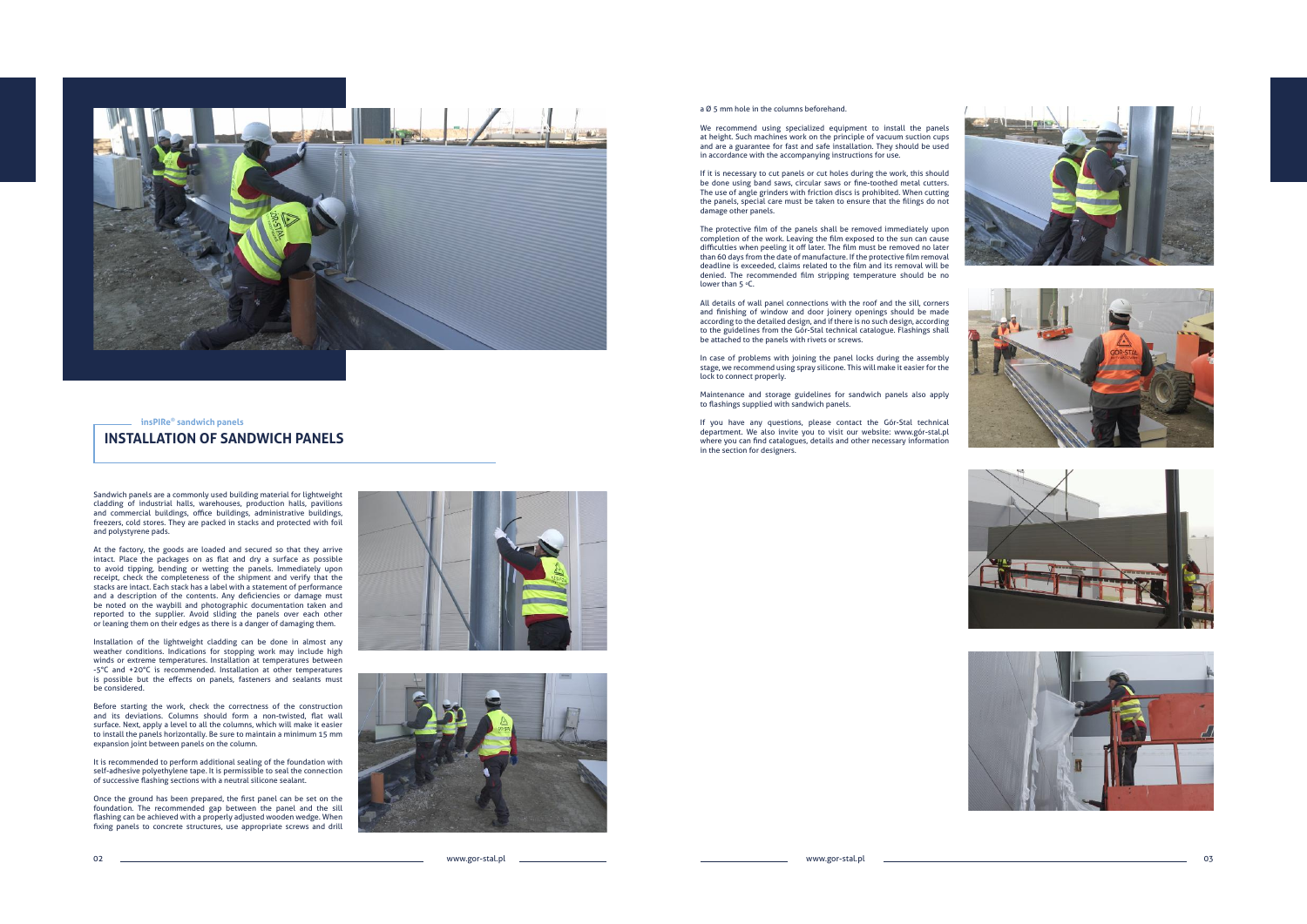## **GUIDELINES FOR PERIODIC INSPECTIONS**

**Cladding made of insPIRe® sandwich panels**

### **SANDWICH PANEL MAINTENANCE Washing the cladding**

**insPIRe® sandwich panels**

#### **insPIRe® sandwich panels**

Ensuring proper life and durability of the panels requires control. Gór-Stal recommends inspecting the quality of the external and internal lining of the panels at least once a year in order to verify their quality and eliminate any possible risks to their durability.

It is recommended to carry out inspections starting from the construction completion, annually after the autumn-winter period (April – May), together with a representative of GÓR-STAL SP. Z O.O. to check the conditions of use and to confirm the conditions of the guarantee granted by GÓR-STAL SP. Z O.O. .

During the warranty period, each inspection should be performed in the presence of a representative of GÓR-STAL SP. Z O.O. and should be confirmed by a report, under pain of losing the warranty.

It is recommended that inspections be performed after the warranty period to accurately assess the condition of the cladding and possibly take action to extend its life and repair any damage.

During the inspection, inspect the condition of the cladding components each time as follows:

| Component                                                                                                                                                                                                                          | <b>Necessary actions</b>                                                                                                                                                                                                                                                                                        |
|------------------------------------------------------------------------------------------------------------------------------------------------------------------------------------------------------------------------------------|-----------------------------------------------------------------------------------------------------------------------------------------------------------------------------------------------------------------------------------------------------------------------------------------------------------------|
| Drainage system - gutters:                                                                                                                                                                                                         | Remove debris and clean stagnant areas.                                                                                                                                                                                                                                                                         |
| Any blockages can cause overflows and leakage inside the building                                                                                                                                                                  |                                                                                                                                                                                                                                                                                                                 |
| <b>Construction waste:</b>                                                                                                                                                                                                         | Remove waste and clean contact areas.                                                                                                                                                                                                                                                                           |
| Any construction waste (garbage) not removed and in direct contact<br>with the panels (especially on the roof) may cause moisture retention<br>and local corrosion spots                                                           |                                                                                                                                                                                                                                                                                                                 |
| Clusters of dust and dirt on the cladding in areas not washable by<br>precipitation:<br>Spots of dirt cause deterioration of the cladding aesthetics, and in<br>case of prolonged occurrence may cause damage to the paint coating | Clean and wash the contaminated areas according to the instructions<br>in "Cleaning the cladding".                                                                                                                                                                                                              |
| <b>Plant flora clusters:</b>                                                                                                                                                                                                       | Clean the overgrown areas and scrub as recommended in the "Fungus,                                                                                                                                                                                                                                              |
| In exceptional situations, clusters of plant flora may occur in areas that<br>are shaded and sheltered from precipitation.                                                                                                         | Moss and Mold Remediation" section.                                                                                                                                                                                                                                                                             |
| Minor mechanical damage:                                                                                                                                                                                                           | Assess the extent of damage, in the case of:                                                                                                                                                                                                                                                                    |
| Minor mechanical damage that compromises the paint coating may<br>result in corrosion spots on steel panels.                                                                                                                       | Minor scratches - touch up areas with touch-up paint as<br>recommended in the "Touch-up painting" section<br>Surface damage - repaint the damaged surface as recommended<br><b>II</b><br>in the "Surface Painting" section.<br>Severe damage to cladding sheets - replacement of sheathing or<br>entire panels. |
| Filings from drilling and cutting boards:                                                                                                                                                                                          | Gently clean the edges of the filings.                                                                                                                                                                                                                                                                          |
| May cause minor edge corrosion                                                                                                                                                                                                     |                                                                                                                                                                                                                                                                                                                 |
| <b>Condition of fasteners used:</b>                                                                                                                                                                                                | Replace damaged or corroding connectors and replace masking caps<br>(if necessary).                                                                                                                                                                                                                             |
| Poorly installed fasteners can cause small leaks or corrosion spots on<br>fasteners.                                                                                                                                               |                                                                                                                                                                                                                                                                                                                 |
| <b>Corrosion on cut edges:</b>                                                                                                                                                                                                     | Treat edges in accordance with "Protecting cut edges"                                                                                                                                                                                                                                                           |
| Can occur on cut edges at overlaps and assembly joints - where the<br>cut sheet comes in contact with the paint coating.                                                                                                           |                                                                                                                                                                                                                                                                                                                 |



- Use pressurized running water for cleaning
- $\blacksquare$  In case of stains that require the use of chemicals, it is recommended to use commonly available household cleaning detergents (car body washing products) prepared as 10% solutions or according to the manufacturer's recommendations
- The use of active foam is not recommended due to the formation of streaks and stains caused by uneven rinsing
- The use of detergents in too high a concentration can damage the protective paint film
- **Number** Always wash the panels from the top of the cladding downwards, and rinse with running water each time.
- In order to avoid streaks, it is recommended to wipe the panels dry with a towel after washing one vertical section. Be sure to thoroughly rinse areas washed with detergent
- **n** Organic solvents and abrasive substances (pastes, powders) must not be used for cleaning. If contaminated with sealants (silicones, butyls, etc.) or bituminous compounds, they should be removed with mineral solvents or as recommended by the compound manufacturer. Always rinse these areas thoroughly with running water.

 $\blacksquare$  We do not recommend frequent washing of the panels as this may cause undesirable effects

Washing or cleaning too often can do more harm than good.

For panel cleaning, we recommend hiring a company that specializes in façade cleaning because of their greater access to tools, cleaning agents and water softening systems.

Precipitation (rain) is a sufficient cleaning agent to maintain the natural cleanliness of the exterior elements. If you want to extend the aesthetic life of the panels, you should take care of special cleanliness of the cladding, i.e. remove dirt accumulated on the panels to prevent the formation of the so-called corrosion of the paint coating.

The following recommendations should be followed when cleaning insPIRe sandwich panels:

> At the customer's request, GÓR-STAL SP. Z O.O. can provide a manufacturer of specialist washing agents.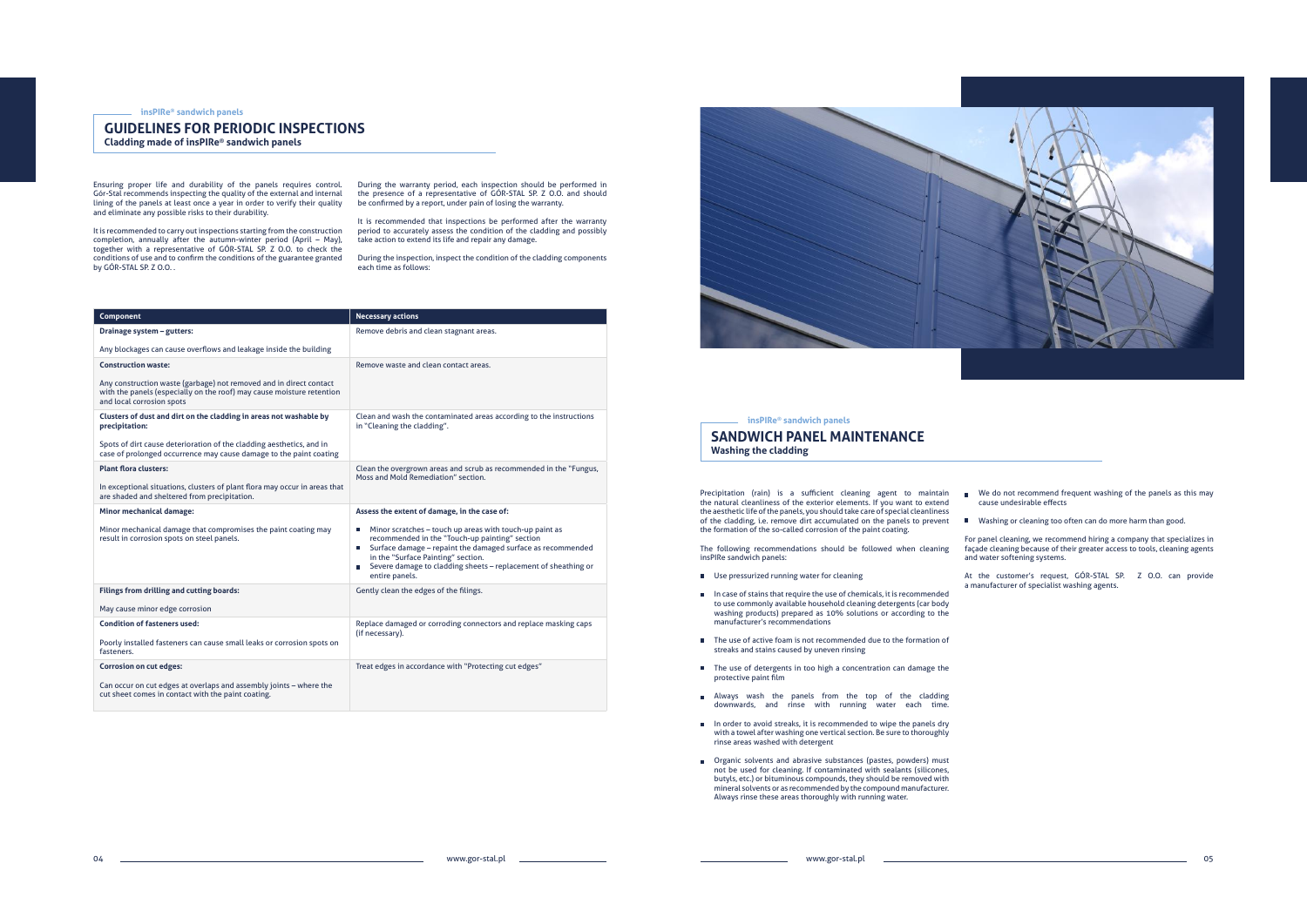#### **Protection of cut edges**

The cut edges of the panels are subject to small corrosion spots. This is a normal phenomenon and does not threaten the durability of the plating as long as the corrosion occurs only on the edge of the sheet. The steel sheets used as cladding are protected with a galvanic coating in addition to a varnish coating, which forms a surface electrochemical shield against corrosion.

In the case of panels with a thickness of 1 mm or less, the cut edge is subjected to the principles of electrochemistry, corroding only to a certain extent (in the thickness of the cut edge), and then the process stops – hence the natural corrosion of the edge. If the corrosion extends beyond the edge to include parts of the near-edge surface, there is a danger that the corrosion will spread to the panel surface.

In most cases, this is due to the use of inappropriate cutting equipment or secondary mechanical damage to the paint finish near the edges.

In such cases, when an increase in the surface area of corroded areas is observed, it is recommended to protect the edges of the panels, following the instructions as below:

If the above cited contamination occurs, use a cleaner according to the following recipe. Prepare the mixture by weight using commercially acceptable ingredients from chemical suppliers. Before mixing the first three ingredients, be sure to read the precautions recommended by the manufacturers of those ingredients.

- 01. Cut away and remove metal filings and paint residue within the corroded area to an intact area.
- 02. Remove rust and corrosion in a mechanical way by gentle sandblasting, brushing or abrasive treatment until the metal surface becomes metallic shiny, leaving the metal surface roughened. Thoroughly wash and degrease the surface according to the protective coating manufacturer's guidelines.
- 03. Apply the first coat of primer to the cleaned and prepared surface as recommended by the manufacturer.
- 04. After the first coat of primer has dried, apply a second coat of primer in such a way that it overlaps the intact areas of the original paint
- 05. After the primers have dried, paint the treated area with a topcoat according to the manufacturer's guidelines.

While implementing the aforementioned protections, it is possible to use generally available protective measures (priming coats and topcoats) intended for zinc coated steel sheets (polyester varnishes), or contact GÓR-STAL SP. Z O.O. to obtain information on suppliers of those materials.



Surface painting requires preparation of the original coating for repainting. The surface must be thoroughly matted and degreased, which will damage the original coating and result in the loss of warranty for the original paint coating.

#### **Cleaning of fungi, moss and mildew**

Some especially shady and moist places are conducive to the growth of plant flora. In such places, the occurrence of lichen, fungi and mould is inevitable even on materials that are not susceptible to plant growth, such as zinc coated sheet.

We recommend that this type of painting is carried out by a specialist company and using both the appropriate paints and under optimal conditions.

**n** The surface for storing the panels should be properly paved and level. This will prevent panels from collapsing or bending. This will avoid the possibility of deformation and damage to the panels.

**Ensure proper drainage of the panel storage area to avoid ponding of** rainwater under the panels

Before applying the solution, it is recommended to wash the infected area as recommended for cleaning and then apply the solution to the surface by low pressure spray or brush application.

> ■ We recommend storing the panels away from traffic routes to avoid the possible risk of damage.

Leave the treated surfaces under the influence of the agent for 1 to 22 hours, after this period wash the cleaned surfaces with cold running water before 24 hours.

#### **Touch-up painting**

In case of small scratches on the paint surface, but not reaching the steel sheet (the depth of the scratch reaches the primer), there is no need for any touch-up painting. It is only permitted if aesthetic requirements dictate it.

In case the scratches reach the steel sheet, they should be painted with a paint of appropriate color and composition. In the case of polyester coatings (PES varnish), commercially available polyester varnishes used in the automotive industry or paints designed for application to galvanised coatings are used as touch-up paints.

Paints used must be designed to dry outdoors, not "oven varnishes". Cellulose paints are not recommended. In the case of specialist coatings, it is recommended to contact a selected touch-up paint manufacturer to obtain the appropriate paint.

To avoid visible differences in shade or coating quality, it is recommended to apply touch-up paints with a soft brush with a "sharp" end. We do not recommend the use of aerosol or pressure sprayed paints. We recommend applying paint only to the surface of the crack and not beyond the edges. For aesthetic reasons, we do not recommend repainting larger areas.

#### **Surface painting**

If it is necessary to repaint a section of the board or cladding, prepare the substrate accordingly.

| <b>Ingredients</b>              | <b>Parts/Proportions</b> |
|---------------------------------|--------------------------|
| Good quality home detergent     | $0.5$ cz.m.              |
| Trisodium phosphate             | 3.0 cz.m.                |
| 5% sodium hypochlorite solution | 25.0 cz.m.               |
| Water for dilution              | 71.5 cz.m.               |
|                                 | 100.0 cz.m.              |

## **STORAGE OF SANDWICH PANELS**

**Sandwich panels can be stored for short or long term**

#### **insPIRe® sandwich panels**

Consult with the facility designer for any temporary storage of roof panels on the roof.

For safety reasons, stacking of panel packages on the roof structure is prohibited. Protect panels stored on the Roof from possible sliding off.

#### **Short-term**

Depending on the time, the storage area should be properly prepared and secured according to the following recommendations:

Stacking more than 2 packages is not recommended.

Walking on the panels is prohibited, so do not place the panels on circulation paths.

In order to secure the stored material, the storage area should be fenced, properly marked and protected from access of unauthorized persons.

#### **Long-term**

Long-term storage, i.e. more than 30 days after delivery, requires additional protection.

The sandwich panels should be removed from their packages and the protective film peeled off both sides. After 60 days, the film loses its elasticity and removal is difficult. The same goes for the glue the film is stuck on. It may lose its performance and remain on the surface of the cladding when the protective film is removed.

Be sure to thoroughly clean the surface of the panels from dust, filings, or other debris before stacking them back together. If you leave them behind, you risk damaging the paint protection layer.

To prevent water from penetrating the package, insPIRe sandwich panels should be stored with a slight slope along the long side of the panel. We recommend a slope of more than 3% so that any water can run off freely and not pile up on the panels. Panel supports should be spaced apart at  $\mathcal{L}_{\mathcal{A}}$ a maximum of 1.5 m.

During long-term outdoor storage, sandwich panels should be protected against weather conditions and ultraviolet radiation. For this purpose, the panel packs should be covered with a tarpaulin. The front of the package should be uncovered to drain any accumulated water vapour under the tarp.

NOTE: Do not cover panels with plastic sheeting

To protect the panels from damage, do not allow water to accumulate between them. With prolonged periods of time and lack of ventilation, the panels may become damaged.

Stacking more than 2 packages is not recommended, as impressions or dents may result. Please remember to protect partially unpacked packages from strong wind, precipitation and sunlight.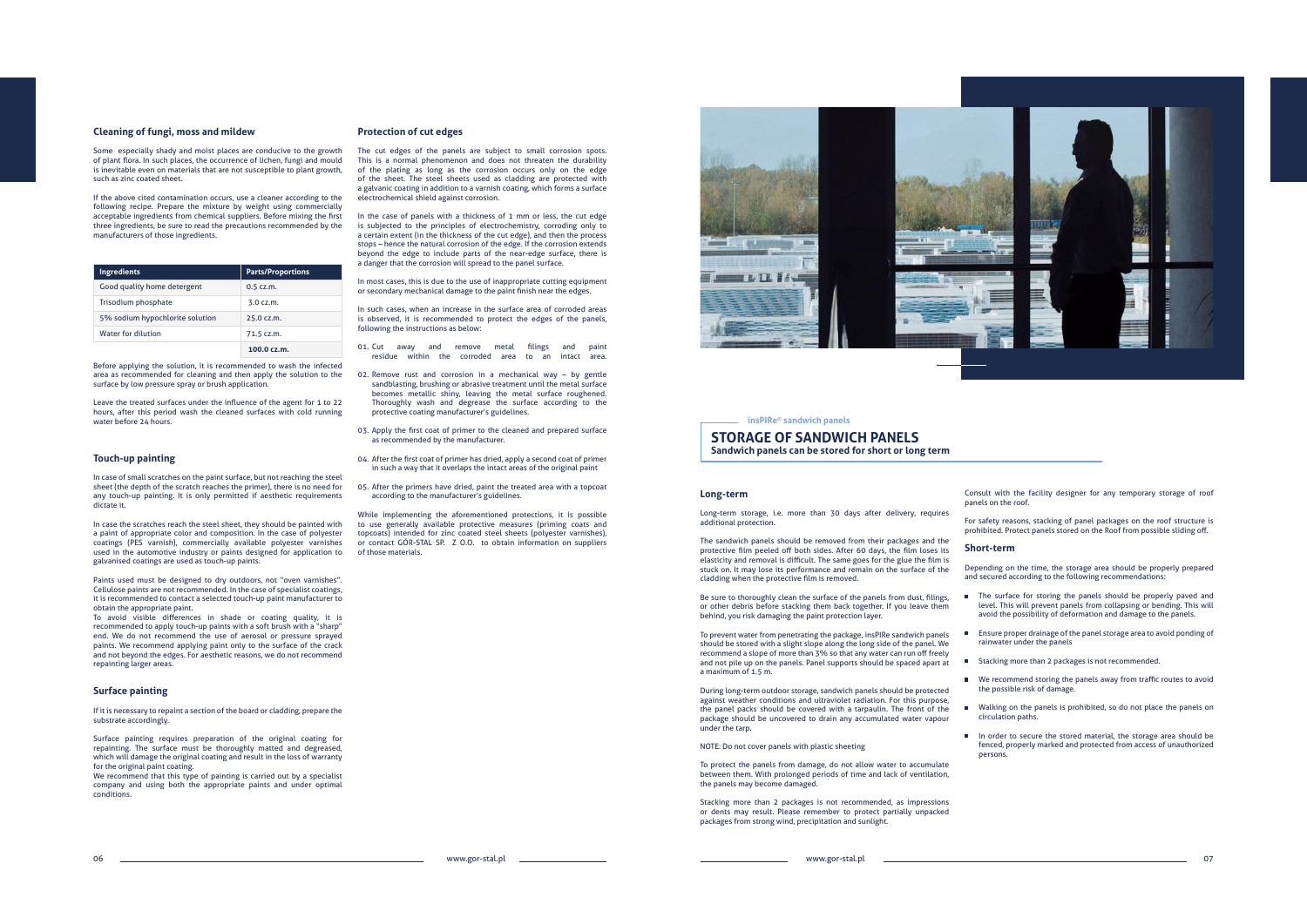08 www.gor-stal.pl

÷



Update: 03.03.2021r